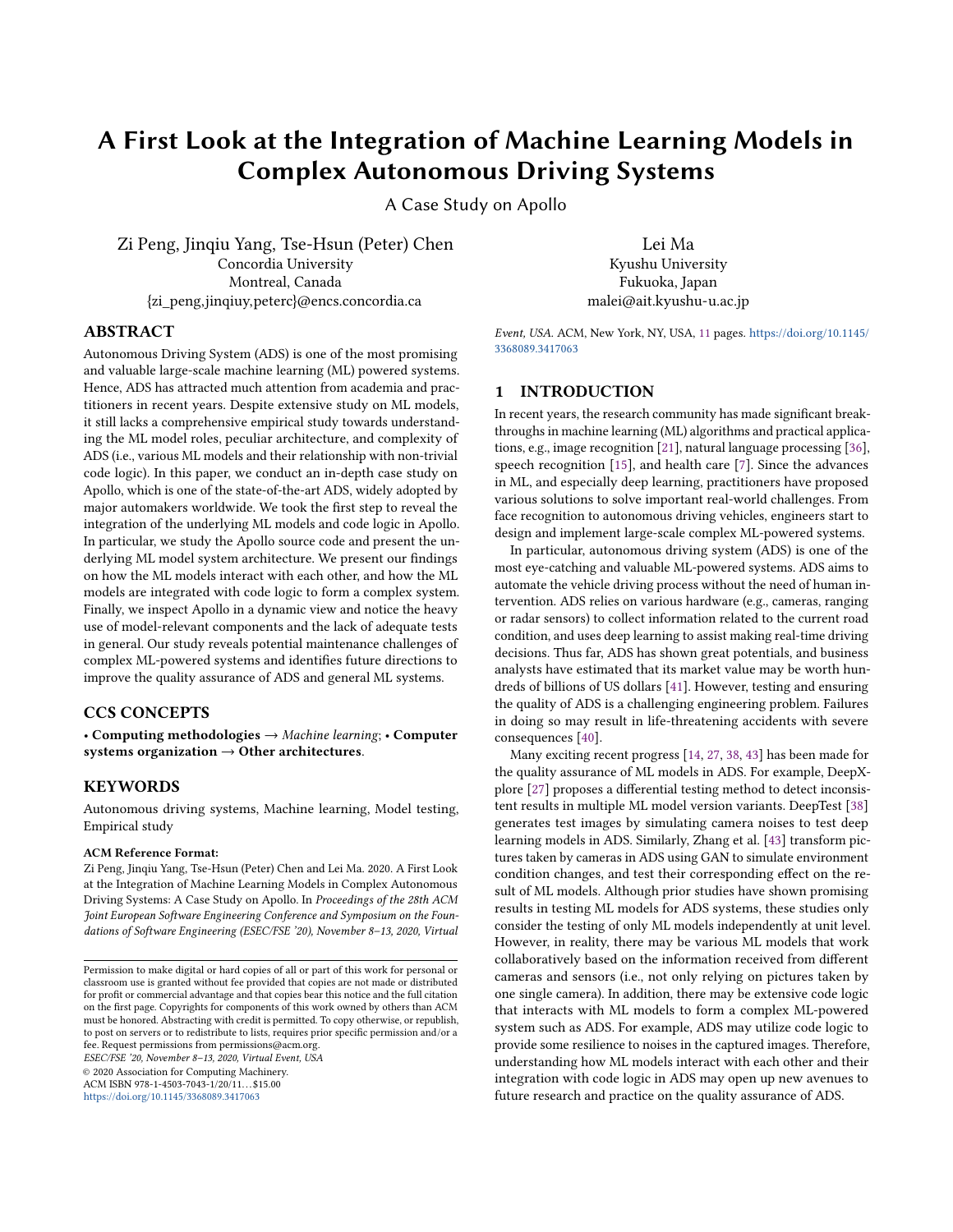In this paper, we conduct an in-depth case study on Apollo 5.0 [\[3\]](#page-10-11), which is one of the most advanced ADS systems in the world. Apollo is developed by Baidu Inc. and is now widely adopted by a number of world-leading automakers, some of which even start to offer autonomous taxi services [\[4\]](#page-10-12). We first perform a qualitative study of the ML models that are used in Apollo and their interactions with the system. We find that Apollo contains a large number of ML models (i.e., 28) that are responsible for various tasks such as traffic light recognition, lane detection, obstacle perception and detection, and trajectory prediction. Then, we study the relationship between the ML models and code logic at the integration level. We find that ML models interact with each other in diverse ways and code logic plays a significant role in such interaction. As a result, the integration of ML models and code logic has inherent complexity. Finally, we inspect Apollo's ML model usage in a dynamic view and also the current testing effort.

In summary, this paper makes the following contributions:

- We find that Apollo contains 28 ML models that are trained based on various deep learning frameworks (e.g., Caffe, Paddle, and PyTorch). Developers may use multiple ML models for the same task (i.e., through a configuration file), or use different ML models for the same task but in different scenarios (i.e., through code logic). We also highlight the potential ML maintenance challenges related to ML model maintenance and management.
- We find that Apollo relies on a high definition (HD) map to track information such as the location of traffic light. In addition, Apollo may combine information from all of the camera, LiDAR, and radar together to make a prediction result, instead of using only camera as studied in prior research [\[14,](#page-10-7) [27,](#page-10-8) [38,](#page-10-9) [43\]](#page-10-10).
- We find that there exist diverse ways that ML models interact with each other. Such interactions are implemented by non-trivial code logic, which further complicates the overall integration in Apollo. An example of the impact of such interaction is that code logic and the performance of one or several ML model(s) may have a significant impact on the performance of other ML models.
- We categorize the diverse roles that code logic plays in ML model interaction. For example, Apollo developers leverage historical information (e.g., the color of the traffic light a second ago) and various code logic to filter out or correct results from ML models. Moreover, developers may use hard-coded threshold values to determine the cutoff values for various ML model results.
- We inspect Apollo in a dynamic view using a simulated run and find a heavy and repeated use of ML model-relevant code. We also inspect the current test effort in Apollo and notice an overall lack of adequate test.

We position this paper as a first step to understand the complexity to integrate ML models and code logic in real-world ML-powered systems. Such complexity calls for collaborative effort from both researchers and practitioners to further improve the quality assurance of ML-powered systems.

Paper organization. Section [2](#page-1-0) provides a general background on ADS. Section [3](#page-2-0) provides the results to our research questions and discussions of our findings. Section [4](#page-8-0) studies the dynamic aspect of ML model interaction in Apollo. Section [5](#page-8-1) describes the threats to validity of our study. Section [6](#page-9-0) surveys related work. Finally, Section [7](#page-9-1) concludes the paper.

# <span id="page-1-0"></span>2 AN OVERVIEW OF AUTONOMOUS DRIVING SYSTEMS

In this section, we describe a brief overview of the architecture in typical Autonomous Driving Systems (i.e, ADS).

With the performance leap of machine learning and deep learning over the past decade, their application across different domains on many challenging tasks becomes possible. Recently, both the academia and industry have started researching and developing autonomous driving systems, a representative complex ML-powered system. The main goal is to create a driverless system that can intelligently navigate a vehicle with full automation. To achieve such an ambitious goal, an autonomous driving system, in general, often contains several important high-level functionalities. First, an ADS needs to have the capability to automatically locate the autonomous driving vehicle and obtain relevant information of road and surrounding environment (e.g., number and location of lanes on a street, the current observed and upcoming status of traffic lights). Second, an ADS needs to efficiently process the information that it received in real time based on the current road condition. For example, it needs to know the distance between the autonomous driving vehicle and the vehicles around it. Third, after processing the surrounding information on road conditions, an ADS needs to make decisions on how the autonomous driving vehicle should turn, accelerate, or decelerate. Finally, an ADS sends the movement decision in the form of control signals to maneuverer a vehicle (e.g., braking, steering the wheel).

To locate the position of an autonomous driving vehicle, an ADS often leverages a high definition map (HD map) and Global Navigation Satellite System (GNSS) sensors. The HD map contains all essential road data such as road boundaries, parking areas, the number of lane lines on a street, locations of traffic lights, crosswalk, etc. GNSS sensors collect information from multiple satellites to provide a more accurate location estimation compared to regular GPS. An ADS uses GNSS to locate the current position of the autonomous driving vehicle on the HD map in centimeter-level accuracy [\[39\]](#page-10-13). After the autonomous driving vehicle identifies its location on the map, ADS uses various perception sensors and equipment to obtain information on the surrounding environment. ADS uses LiDAR (Light Detection and Ranging) that leverages pulsed laser to create a 3D model of the surrounding obstacles and their distance from the autonomous driving vehicle. To increase the perception accuracy, an ADS is also often equipped with radars to collect moving object signals, and uses machine learning models to process image signals sensed by cameras to identify nearby objects and obstacles. As a result, the perception component of an ADS often combines information from various sources to make a more accurate estimation on the location and movement of surrounding obstacles (e.g., cars or pedestrians). Based on the perception information, an ADS then predicts, possibly using ML models, the future trajectories of all perceived obstacles (e.g., the direction that a pedestrian is moving towards to). The planning component will then determines a reasonable trajectory according to driving scenarios, and sends the corresponding decision to the driving components, controlling the movement of a vehicle.

As a typical complex machine learning system, an ADS is composed of complicated code logic, integration of various hardware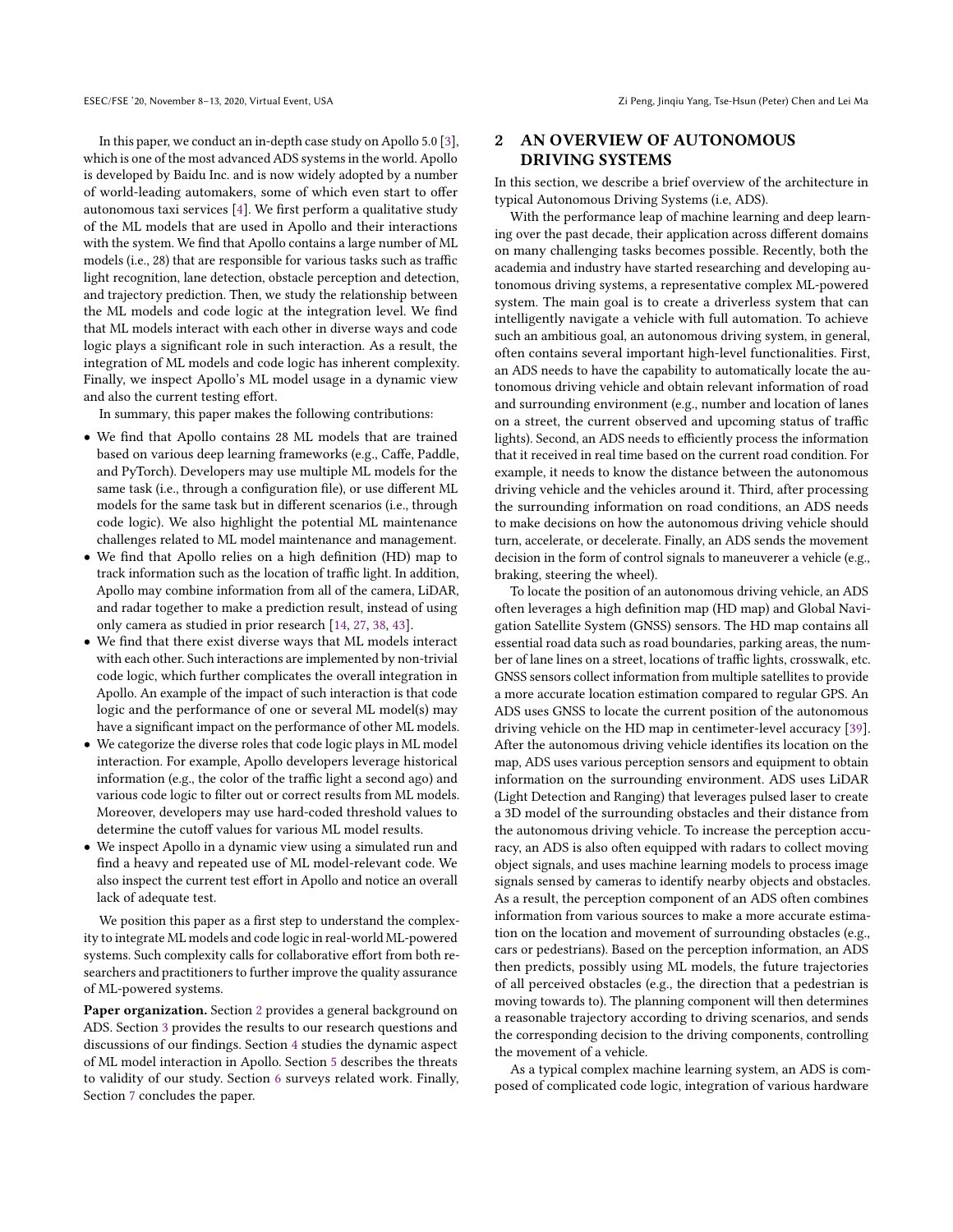A First Look at the Integration of Machine Learning Models in Complex Autonomous Driving Systems ESEC/FSE '20, November 8–13, 2020, Virtual Event, USA

<span id="page-2-2"></span>

<span id="page-2-1"></span>Figure 1: The relevant components and workflow of Apollo, where the green boxes represent ML models in the system.

Table 1: An overview of the statistics of Apollo.

| Language      |       | No. files Lines of code |
|---------------|-------|-------------------------|
| $C/C++$       | 3.534 | 566,127                 |
| Python        | 279   | 36.233                  |
| Proto Buffers | 251   | 18.964                  |
| Total         | 4.064 | 621,324                 |

and software components with some of the decision making based on results from machine learning models. There may even be cases where multiple machine learning models collectively make a decision, resulting in a significant impact on the subsequent actions that an ADS takes. In this paper, we conduct a comprehensive study of the industrial intelligent autonomous driving system (i.e., Baidu Apollo 5.0) to perform an in-depth investigation of typical uses of machine learning in a complex ML-powered system at different levels, as well as the potential interaction of ML components with logic of traditional software components. Apollo is a world-leading commercial autonomous driving system that is open-sourced and maintained by Baidu Inc. Table [1](#page-2-1) summarizes the overall statistics of Apollo. Apollo is deployed and tested in various cities around the world and provides several enterprise solutions. Some cities now even realize to leverage Apollo in offering autonomous taxi services [\[4\]](#page-10-12). Therefore, understanding the roles and how various ML models integrates and interacts in an ML-powered system can greatly facilitate potential system region quality issue detection to improve the quality and safety of ADS in practice.

## <span id="page-2-0"></span>3 CASE STUDY AND RESULTS

In this section, we study Apollo's system architecture, and the interaction between ML models and traditional software components by investigating three research questions. For each research question, we summarize the motivation, approach, results, discussion, and implication.

# RQ1: What is the ML model architecture and relevant information flow in Apollo?

Motivation. Recently, extensive studies have been performed on testing and analysis at ML component level [\[20,](#page-10-14) [27,](#page-10-8) [38,](#page-10-9) [42,](#page-10-15) [43\]](#page-10-10), which is an important first step for system-level analysis. In practice, an ML model is often not used standalone. Instead, it is integrated into a larger system, wrapping with glue code, and interacting with logic of traditional software components. Up to present, it still lacks a study to perform an in-depth analysis of how an ML model is used in a complex ML-powered system, e.g., the roles of these ML models and how they interact with traditional software, together forming a larger system. This study intends to bridge this gap in performing a comprehensive study on the typical complex ML-powered system, i.e., Apollo autonomous driving system. In practice, an Autonomous Driving System (ADS) often contains multiple components where each component may use various machine learning models to make life-critical decisions. Understanding the types and functionality of these ML models would be an important first step to facilitate future research on quality assurance of ADS and ML-powered system testing in general.

Approach. We adopt a hybrid approach that combines both automated and manual analysis to analyze the ML models used in Apollo. First, we manually study Apollo documentation and source code to create a list of the ML frameworks that Apollo uses. During our manual analysis, we find that Apollo follows a practice where it loads external trained ML models into the system by reading the model files using file names. These model files contain a file extension based on the ML frameworks for which the model is trained. For example, in Apollo, the model trained by the Caffe framework [\[6\]](#page-10-16) has an extension of .caffemodel, and the model trained by PyTorch [\[29\]](#page-10-17) has an extension of .pt. Hence, in our second step, we perform the file extension matching study of the ML frameworks that Apollo uses. Then, we perform a systematic file extension searching in Apollo source code to localize each ML model. Finally, we perform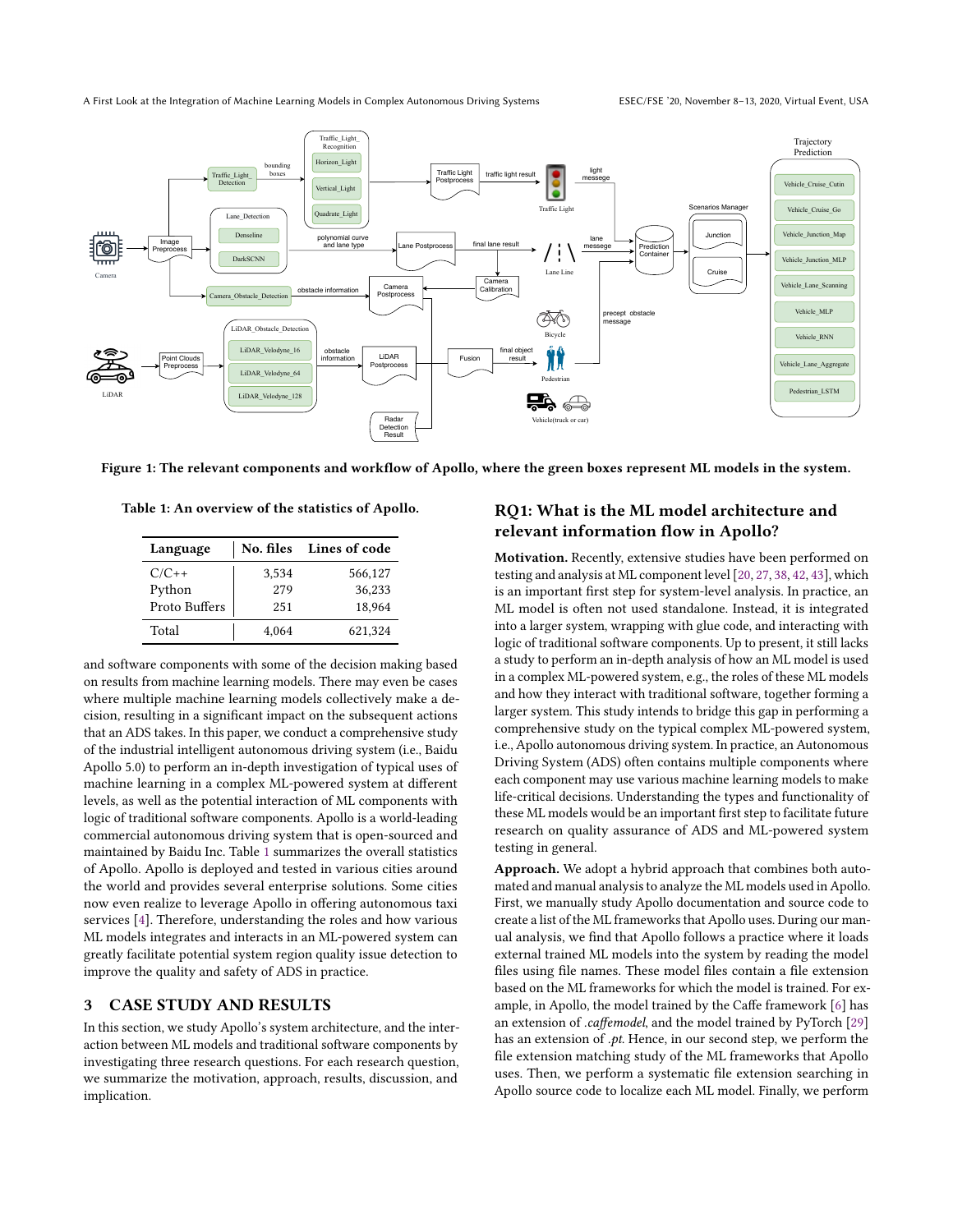<span id="page-3-0"></span>

| Component                    | <b>Model Name</b>              | <b>ML</b> Framework   | Model Type                      | No.<br>model   | Description                                                                                                                                                                                                        |
|------------------------------|--------------------------------|-----------------------|---------------------------------|----------------|--------------------------------------------------------------------------------------------------------------------------------------------------------------------------------------------------------------------|
| Traffic Light Perception     | Traffic Light<br>Detection     | CaffeNet              | <b>CNN</b>                      | $\mathbf{1}$   | Detect traffic lights from images captured by camera.                                                                                                                                                              |
|                              | Horizon Light                  | CaffeNet              | <b>CNN</b>                      | $\mathbf{1}$   | Recognize horizontal traffic light.                                                                                                                                                                                |
|                              | Vertical Light                 | CaffeNet              | <b>CNN</b>                      | $\mathbf{1}$   | Recognize vertical traffic light.                                                                                                                                                                                  |
|                              | Ouadrate Light                 | CaffeNet              | <b>CNN</b>                      | $\mathbf{1}$   | Recognize quadrate traffic light.                                                                                                                                                                                  |
|                              | Denseline                      | TensorRT              | <b>CNN</b>                      | 1              | Detect lane line from images captured by camera using denseline.                                                                                                                                                   |
| Lane Perception              | <b>DarkSCNN</b>                | CaffeNet<br>PaddleNet | <b>SCNN</b>                     | 3              | Detect lane line from images captured by camera using dark SCNN.                                                                                                                                                   |
| <b>Obstacle Perception</b>   | Obstacle Feature<br>Extraction | CaffeNet              | YOLO3D                          | $\mathbf{1}$   | Extract feature for each detected object.                                                                                                                                                                          |
|                              | Camera Obstacle<br>Detection   | PaddleNet<br>TensorRT | YOLO3D                          | $\overline{4}$ | Detect obstacle from images captured by camera.                                                                                                                                                                    |
|                              | LiDAR Velodyne 16              | CaffeNet              | <b>CNN</b>                      | $1\,$          | Use 16 channels Velodyne LiDAR to perceive obstacles.                                                                                                                                                              |
|                              | LiDAR Velodyne 64              | CaffeNet              | <b>CNN</b>                      | $\mathbf{1}$   | Use 64 channels Velodyne LiDAR to perceive obstacles.                                                                                                                                                              |
|                              | LiDAR Velodyne 128             | CaffeNet<br>PaddleNet | <b>CNN</b>                      | $\overline{c}$ | Use 128 channels Velodyne LiDAR to perceive obstacles.                                                                                                                                                             |
| <b>Trajectory Prediction</b> | Vehicle Cruise Cutin           | PyTorch               | <b>MLP</b><br>and 1<br>$CNN-1d$ |                | Predict vehicle trajectories probability for cruise cutin scenarios.                                                                                                                                               |
|                              | Vehicle Cruise Go              | PyTorch               | MLP<br>and 1<br>$CNN-1d$        |                | Predict vehicle trajectories probability for cruise scenarios.                                                                                                                                                     |
|                              | Vehicle Junction Map           | PyTorch               | <b>CNN</b>                      | $\mathbf{1}$   | Predict vehicle trajectories probability using a semantic map-based CNN<br>model for junction scenarios.                                                                                                           |
|                              | Vehicle Junction MLP           | PyTorch               | $CNN+MLP$                       | $\mathbf{1}$   | Predict vehicle trajectories probability using an MLP model for junction<br>scenarios.                                                                                                                             |
|                              | Vehicle Lane Scanning          | PyTorch               | <b>CNN</b>                      | $\mathbf{1}$   | Scan lane sequences.                                                                                                                                                                                               |
|                              | Vehicle MLP                    | N/A                   | MLP                             | $\mathbf{1}$   | Predict vehicle trajectories probability using MLP model.                                                                                                                                                          |
|                              | Vehicle RNN                    | N/A                   | <b>RNN</b>                      | $\mathbf{1}$   | Predict vehicle trajectories probability using RNN model.                                                                                                                                                          |
|                              | Vehicle Lane Aggregate         | PyTorch               | RNN,<br>MLP 3<br>and CNN        |                | Aggregate lane and obstacle information to predict vehicle trajectories<br>probability.                                                                                                                            |
|                              | Pedestrian LSTM                | PyTorch               | <b>LSTM</b>                     | $\overline{4}$ | Predict pedestrian trajectories using LSTM model. It contains four steps: 1)<br>Get position embedding; 2) Get social embedding; 3) Conduct single LSTM<br>and update hidden states; 4) generate trajectory point. |

a manual inspection to categorize each ML model and based on its purpose (e.g., the functionality of a model) and location in the source code (e.g., component in the system). Note that some ML model files may be duplicated and outdated (e.g., indicated in the source code or Apollo documentation). Therefore, we filter out such ML models during our manual study.

Results. Table [2](#page-3-0) summarizes the identified ML models in Apollo. Similar to the finding in a prior study [\[12\]](#page-10-18), we find that typical ML models, especially deep neural networks (e.g., Convolutional Neural Networks and Recurrent Neural Networks) are widely used in Apollo. We manually uncover the interaction of the components in Apollo that contain ML models (Figure [1\)](#page-2-2). In total, we found 28 ML models. The ML models can be categorized into four major categories: (1) traffic light perception, (2) lane perception, (3) obstacle detection, and (4) trajectory prediction. Interestingly, for each model category, Apollo often provides several ML models (i.e., see column No. Model in Table [2\)](#page-3-0). For example, in the Camera Perception component, there are four ML models related to obstacle detection. Developers need to choose which one of the four ML models to use, in a configuration file, when detecting obstacles.

Next, we discuss how ML models are used in each category.

Traffic Light Perception. Traffic light perception relies only on cameras and contains four different ML models for different types of traffic light. Traffic light perception module uses cameras to detect the presence of traffic lights in a region of interest (ROI) and recognizes the color of the detected traffic light as red, yellow, green, black, or unknown. Black means the light status is uncertain (e.g., when the light is blinking). There are three major parts in the traffic light detection module:

Identifying initial traffic light location. ADS receives information on the presence and the position of traffic light by querying the HD Map. If a traffic light exists at the current location, then images are taken by the camera and sent to the next step for location detection. Traffic light location detection. ADS uses a Faster R-FCNN (Regionbased Fully Convolutional Network) model to process the images that may have a traffic light (i.e., the model in the category TrafficLight-Detection in Table [2\)](#page-3-0). The model outputs the identified locations of the traffic light using bounding boxes with a score (e.g., the likelihood that a bounding box identifies a traffic light).

Traffic light recognition. Given each bounding box obtained from the previous step, traffic light recognition models then output the probabilities of the light being red, yellow, green, and black. The class with the maximum probability is regarded as the light's status.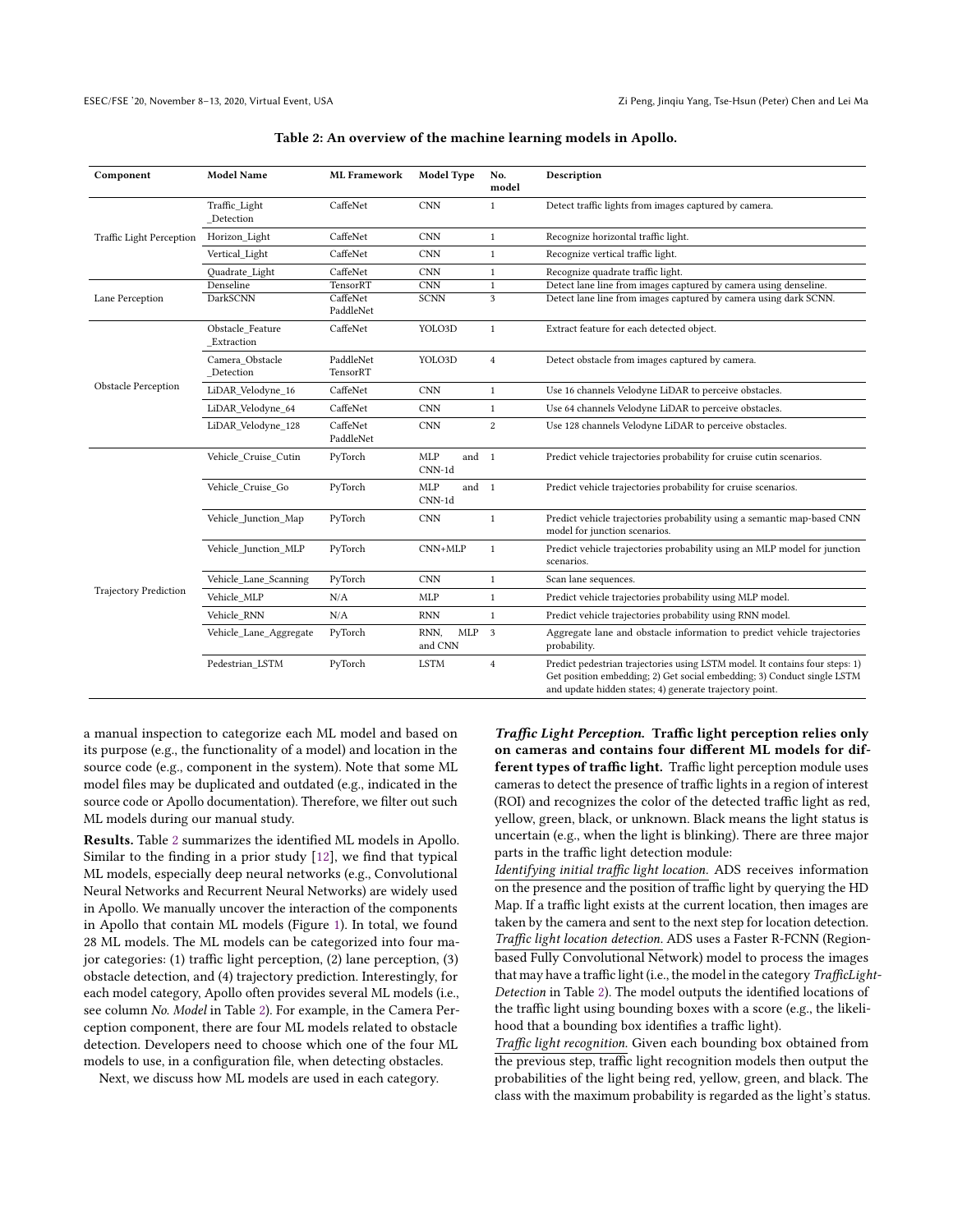If no probability value is larger than a predefined threshold (default value is 0.5), the color will be recognized as black (i.e., unknown). Note that, based on the shape of the traffic light (i.e., horizontal, vertical, and quadrate), Apollo would use the corresponding ML model (as shown in Table [2\)](#page-3-0) for traffic light recognition.

Lane Perception. Lane perception relies on cameras and developers can specify which ML model to use in a configuration file. Apollo has two lane detection ML models: darkSCNN [\[26\]](#page-10-19) and denseline. After receiving the preprocessed image taken by the camera, lane detection first reads a configuration file to determine which ML model to use as well as whether to deal with image distortion. Then, the loaded ML model detects the positions of the polynomial curve and the position of the lane line. darkSCNN supports vanishing points to better detect curved lines or lane lines blocked by obstacles [\[26\]](#page-10-19).

Obstacle Perception and Detection. ADS may combine information from various sources (e.g., several LiDAR sensors and radar) to improve perception accuracy. Obstacles (or objects) such as cars, trucks, bicycles, or pedestrians on the road can be recognized by using cameras or LiDARs. The model output includes a 3D position of the object (e.g., projected from the 2D input image, or obtained from the point cloud generated by LiDAR), the type of the object and a confidence score, the relative position, velocity and direction that the object is moving towards, and a series of historical trajectory points of the object in the past few seconds. Below, we discuss obstacle detection using cameras and LiDAR.

Obstacle detection using cameras. The camera detection algorithm is designed based on a multi-task YOLO 3D Neural Network model [\[30–](#page-10-20) [32\]](#page-10-21). Given a 2D image as the input, the output layer of the YOLO model predicts various properties of the object: object center point, object width, object height, object confidence (i.e., how likely it is an object), class confidence (e.g., how likely the object is a vehicle), the projected 3D dimensions of the object, the object orientation, and the orientation confidence. With the above-mentioned information, Apollo can transform a 2D object on the image to bounding boxes on a 3D image.

Obstacle detection using LiDAR.Apollo LiDAR detection component utilizes the 16, 64, 128 channel (i.e., LiDARs with different number of laser beams) Velodyne LiDARs [\[17\]](#page-10-22) to detect an object. 3D point cloud data obtained from LiDAR sensors will be refined by removing noises, such as buildings, using the HD Map. Only the data in the ROI will be fed to an UNet FCNN model [\[33\]](#page-10-23)) for segmentation (e.g., get attributes for each point in the point cloud). There are separate ML models for each of the 16, 64, 128 channel LiDAR. For each point, the model would output attribute information such as the probability of being a valid object, class probabilities, confidence score, object height, object heading, object center offset, etc. Then, the points that do not belong to an object (e.g., background) will be filtered out. Finally, the points that belong to the same object will be clustered together based on the attribute information. For example, points that represent the same vehicle may be clustered together. Note that each cluster would have a confidence score (i.e., calculated based on the average confidence score of every point in the cluster) and the clusters that have a score below a threshold (i.e., defined in a configuration file) would be removed. The final

detected objects would correspond to the final clusters resulted from the segmentation process.

As shown in Figure [1,](#page-2-2) Apollo uses algorithms, such as Kalman filter [\[24\]](#page-10-24), to fuse the detection results from LiDAR, camera, and radar to increase object perception and detection accuracy. Moreover, the inputs to the LiDAR segmentation models (i.e., one ML model for each of the 16, 64, 128 channel LiDAR sensor) are also the fused results from multiple sensors. In short, instead of using one source of information or relying on one model result, ADS leverages multiple data sources and combines a fused prediction result to improve accuracy.

Trajectory Prediction. Trajectory prediction involves using various ML models for different scenarios. The trajectory prediction component predicts the trajectories of obstacles/objects, such as vehicle and pedestrian, so that ADS can plan the route accordingly and avoid collision. The trajectory prediction component involves various ML models, and it chooses the most appropriate ML model based on the perception information. With the information from the above-mentioned object perception and detection components, and the HD map, the prediction component prioritizes the sensed obstacles/objects to *caution*, normal, or ignorable. Then, for each unignorable object, the prediction component chooses an ML model for prediction based on information such as the type of the object (e.g., vehicle, pedestrian, bicycle, or unknown) and the status of the object (e.g., on lane, off lane, in junction, or in cruise). Note that developers can change in a configuration file where an ML model should be used in different scenarios (more discussion on this in RQ2).

Pedestrian prediction. Pedestrian prediction takes the pedestrian historical positions and the social information (e.g., the number and position of the people near the pedestrian, which may have an effect on human-to-human interaction) as input to the ML model [\[1\]](#page-9-2). Apollo uses an attention-based Long-Short Term Memory (LSTM) network [\[1,](#page-9-2) [16\]](#page-10-25) to predict the trajectory points of the pedestrian in the next few seconds.

Vehicle prediction. Vehicle prediction contains two scenarios, one is when a vehicle is moving on a lane (i.e., cruising), and the other one is when a vehicle is near a road junction (e.g., a traffic light or stop sign). For a vehicle moving on the lane, the ML models combine the vehicle's state, historical movement state, and lane line information to calculate a probability that the vehicle may move to a different lane. For a vehicle that is near a road junction, the ML model predicts the intention of the vehicle (e.g., go straight or turn right) by using information such as the direction and angle of the head of the vehicle. Some ML models are also trained using data from the HD map to make more accurate prediction near road junctions (e.g., using the model "Vehicle\_Junction\_Map"). After predicting the intention of the vehicle, other ML models will predict the future trajectories of the vehicle in the next few seconds.

#### Discussion and Implication.

Future studies should provide support to ML model management and evolution. As we found in Apollo, developers can choose which ML model to use for a given task in a configuration file. However, this may cause some potential model maintenance issues. As the number of ML models increases, some models may not be as up-to-date as others (e.g., had less training data or used a less powerful algorithm).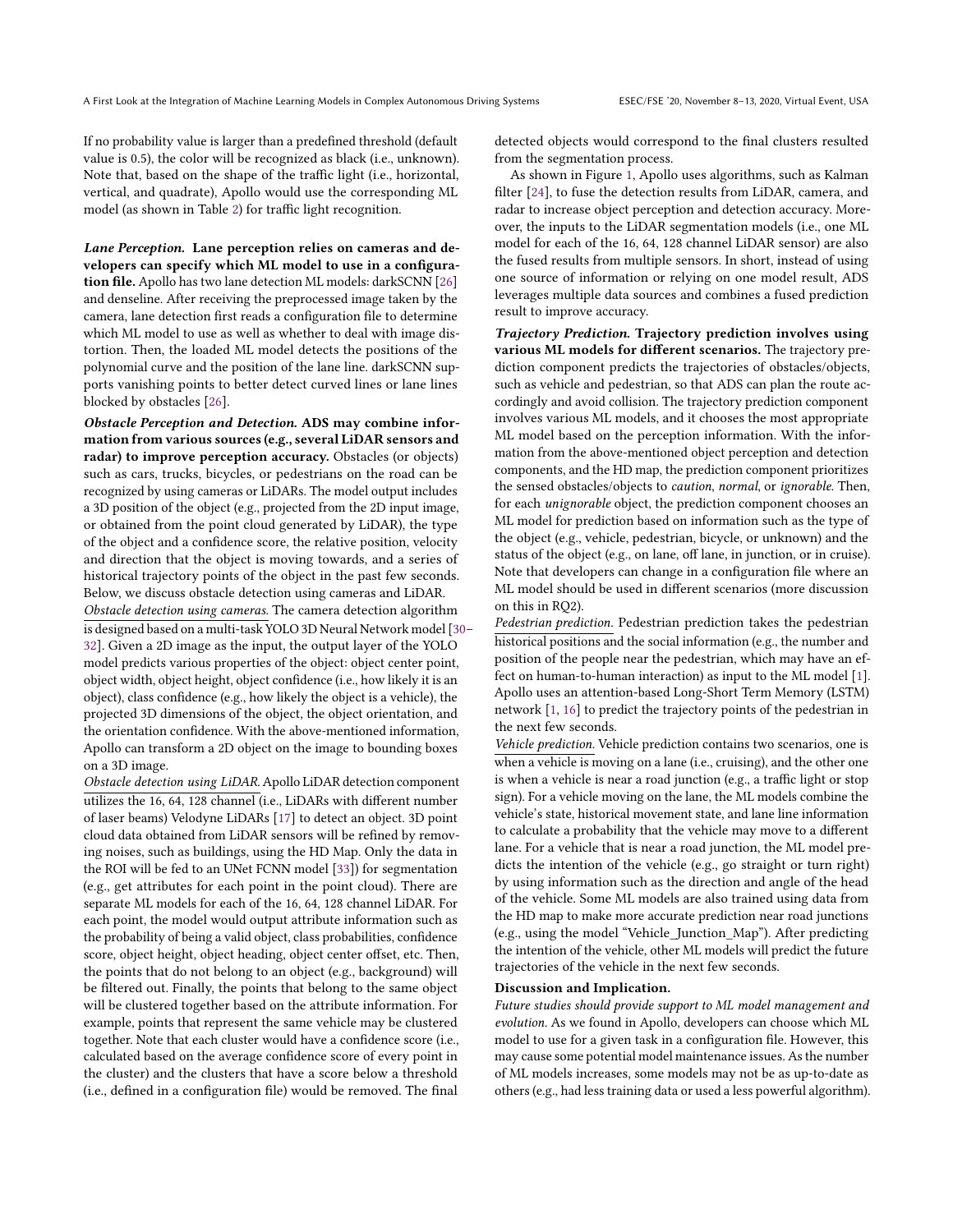There may be life-critical consequences when developers choose an older ML model. Moreover, deciding which ML model to use can be a challenging decision. Future studies should provide support to developers on choosing the optimal ML model for a given task under different situations (e.g., different cities), and help developers maintain variants of the models.

ADS relies on ML models that are trained using various deep learning and machine learning frameworks. Prior studies [\[13,](#page-10-26) [28\]](#page-10-27) found that different frameworks may result in a model with slightly different performance. As shown in Table [2,](#page-3-0) Apollo developers use ML models that are trained using various frameworks (i.e., CaffeNet, Paddle, PyTorch, and TensorRT). Therefore, the performance of some ML models may be inconsistent and suboptimal. There may also be maintenance overhead, as developers need to maintain code that interacts with the ML models that are trained using various frameworks. Future studies may help developers reduce maintenance overhead by providing a better abstraction of different ML frameworks.

Some functionalities of ADS rely on HD map, which may be a single point of failure. We found that Apollo relies on the HD map for various tasks, such as knowing the estimated location of a traffic light and the information on various traffic sign (e.g., speed). Some ML models (e.g., Vehicle\_Junction\_Map) also make prediction based on input information received by querying the HD map. As a result, an outdated HD map may be a single point of failure that may affect the subsequent decisions of the ML models in the system. Although ADS may use vehicle-to-everything (V2X) to exchange information between the vehicle and other entities that may affect the vehicle (e.g., traffic light) [\[9\]](#page-10-28), such services may not be widely available yet. Future studies may consider testing the impact of HD map or V2X on the decision of ADS.

We find that there are 28 ML models in Apollo, trained using different ML frameworks. The Platform provides flexibility, supporting configurable ML model selection for a particular task.

# RQ2: What are the relationship and interaction between code modules and ML models?

Motivation. The uncovered model architecture of Apollo and the results of RQ1 reveal that there exist non-trivial interactions among the ML models. Such interactions are implemented with the help of code logic. The interactions may further complicate ML model testing and pose new challenges in the integration testing between the models and code modules. For example, the output from one model may be in diverse data formats (i.e., requiring post-processing steps), become part of the input of several ML models, and require proper validation before inputting to other ML model or code logic. Therefore, to provide guidance on future research on improving the testing of AI-powered system, in this RQ, we present our analysis results on the ML model interactions and how code plays a role in such interactions, e.g., pre-, post-processing and validation steps.

Approach. We uncover and present the ML model architecture in Apollo as described in RQ1. The ML model dependency architecture shows a high-level interaction, such as the outcome of the traffic light detection model is part of the input for traffic light recognition model. However, the details of such interactions are lacking in the

```
1 //line 2-4 are from a CyberRT configuration file
2 obstacle conf {f...}3 evaluator_type: CRUISE_MLP_EVALUATOR
4 \mid \ldots5
6 case ObstacleConf::CRUISE_MLP_EVALUATOR: {
7 evaluator_ptr.reset(new CruiseMLPEvaluator());
8 | }
9 ...
10 void CruiseMLPEvaluator::LoadModels (){
11 | torch_go_model_ptr_ =
12 torch::jit::load(FLAGS_torch_vehicle_cruise_go_file, ...);
13 \mid }
1415 //Using gflags to define a string for the model file path
16 DEFINE_string(torch_vehicle_cruise_go_file, <file_to_a_ML_model>)
```
Figure 2: An example on how Apollo manages and loads different ML models in a flexible manner. CRUISE\_MLP\_EVALUATOR is configured in line 3, initiated in line 7 and loads a model file in line 12.

high-level model architecture. For example, what types of data are being transmitted among the models, and what functionalities the code logic can provide in such transmissions. To obtain such details, we perform a comprehensive qualitative analysis of the Apollo code base. The steps in the qualitative analysis are as follows.

(1) Understanding how ML models are managed, used and interact in Apollo. To provide flexibility and better management of model variability, Apollo developers utilize a combination of configuration management (i.e., CyberRT [\[5\]](#page-10-29)), gflags [\[10\]](#page-10-30), and Proto Buffers [\[11\]](#page-10-31). Apollo first loads the configuration files to identify which ML model module to use. An ML model module is a code component that abstracts the common behaviors of one ML model (e.g., load, infer, and reset). In one ML model module, the file path of the used ML model is further abstracted using gflags as a defined string to be substituted during compilation. For the interactions among ML models, Apollo uses CyberRT and Proto Buffers to communicate among ML model modules: One ML model module publishes a message (i.e., defined by a proto file) and the other ML model module receives the published message. Figure [2](#page-5-0) shows a simplified example of how an ML model file is loaded and managed in Apollo. Note that the code snippets are from different configuration and C++ files. Line 3 specifies the model module to use in a CyberRT configuration file. Then, the model module (CruiseMLPEvaluator) is initiated based on the configuration file (see line 7). In line 11-12, the model file is loaded according to a pre-defined gflags string (line 16).

(2) Finding the model modules in use. We started the qualitative analysis by finding the ML model modules based on tracing the model file paths in Apollo (i.e., uncovered in RQ1). On one hand, we identified the representation of the absolute path of ML model files (e.g., traced\_online\_lane\_enc.pt by PyTorch). This step is necessary as Apollo developers do not directly use the absolute paths of the ML model files, but use an internal representation abstracted by gflags. On the other hand, the ML model modules are flexibly loaded in Apollo components (e.g., perception and prediction) based on CyberRT configuration files. By combining the information from both the above-mentioned steps, we find the ML model modules that are used in Apollo and their corresponding ML model files.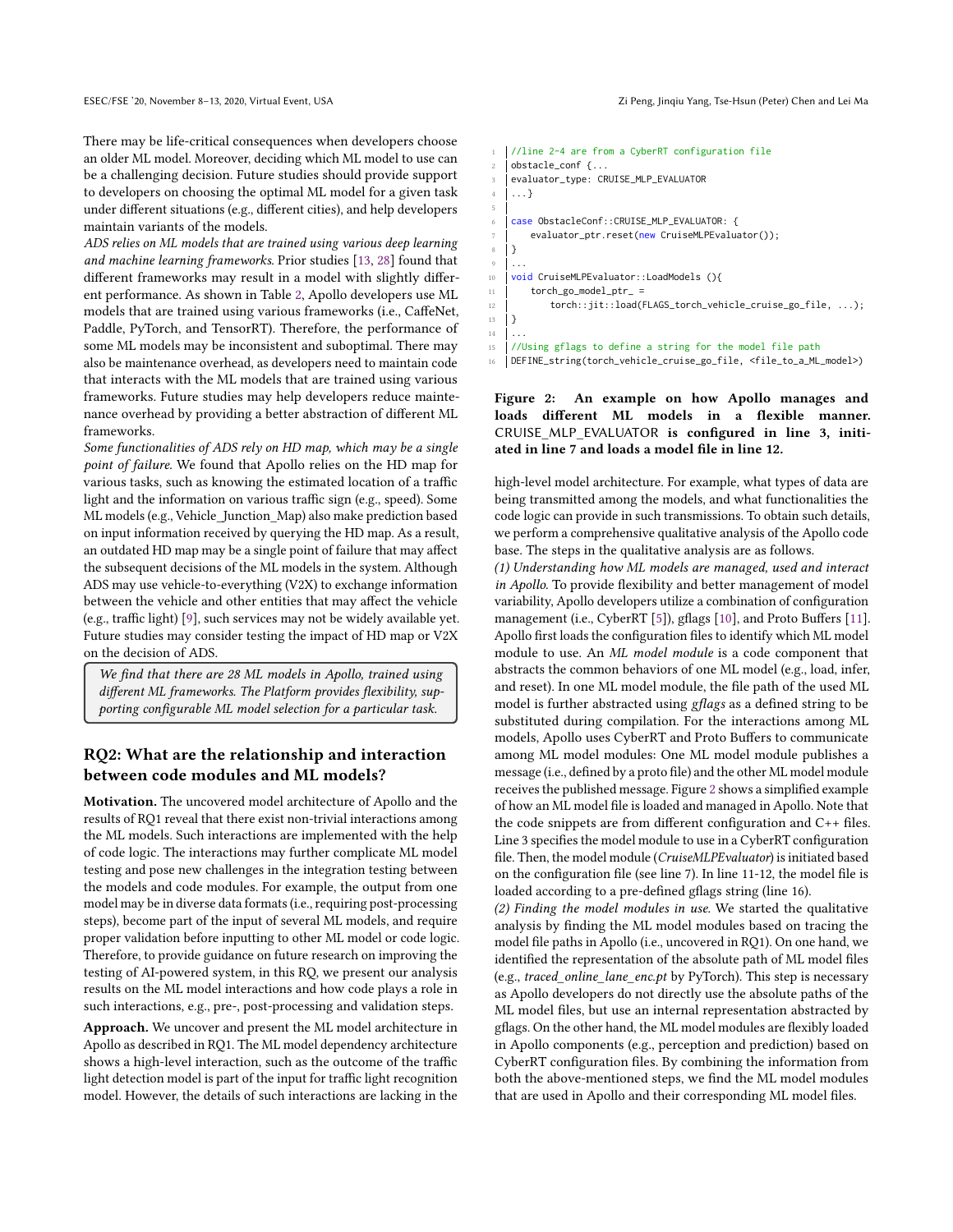(3) Tracing the code that interacts with the ML models. We started with the ML model modules that abstract the common behaviours of ML models. In each ML model module, we first searched for the model inference code. For example, the inference API for PaddlePaddle, TensorRT, or Caffe is called Infer(). Then, we identified the code that prepares the input of the ML models (i.e., a set of feature values) and produces the output of the ML models (i.e., prediction results). Finally, we traced the backward propagation of the input and the forward propagation of the output until the propagation hits the boundary of the ML model. For the input of an ML model, the boundary is set until the code reads input from the hardware (e.g., sensors) or from another ML model (i.e., receiving messages in CyberRT). For the output, the boundary is set until the output is being passed to other code modules or other ML model modules (i.e., publishing messages in CyberRT). In short, we include all the code logic that interacts with each of the ML models, i.e., pre- and post-processing, and validation, for further manual analysis.

(4) Tracing the data transmission among the ML models. Apollo leverages proto files to represent data transmitted among ML models. For example, the model "LiDAR obstacle detector" outputs the type of the detected obstacle (e.g., vehicle, pedestrian, bicycle, unknown movable, unknown unmovable, or unknown), and stores the result in a message defined in the proto file (i.e., "perception\_obstacle.proto"). Subsequently, the ML models in the prediction component can use the stored obstacle type as input. We manually examined the relevant proto files and recorded how these proto files are used by different model modules for communicating among various ML models.

Upon identifying the relevant artifacts (i.e., code, model modules, and proto files) by following the aforementioned steps, we performed a manual analysis on the 28 ML models in Apollo to reveal how ML models interact with each other and the key roles played by the code logic in such interaction.

Result. Based on the 28 models in Apollo, we summarize common ways that the ML models may interact with each other. Furthermore, by analyzing the code logic implemented for ML model interactions, we uncover the roles of such code modules in the integration. We summarize the common ML model interactions in Apollo below.

(1) All the output of one ML model is used exclusively and entirely by another ML model as input. For example, the output of traffic light detection model, i.e., bounding boxes and scores (the likelihood that a bounding box identifies a traffic light), is the input to one of the three ML models in traffic light recognition depending on the traffic light type.

(2) The output of one ML model is used to post-process the output of another ML model. For example, the lane detection models (i.e., "Lane\_Detection" in Figure [1\)](#page-2-2) identify lane locations and further use the information to calibrate the camera framework. The calibrated camera framework is leveraged to post-process the obstacle detection results (i.e., "Camera\_Obstacle\_Detection" in Figure [1\)](#page-2-2). (3) The outputs of several ML models are combined together as another ML model's input. For example, prediction uses an LSTM encoder to process the vehicle movement history which is detected and recorded by the obstacle perception component. The prediction also uses either LSTM or one dimensional CNN encoder to encode lane line learned from the lane perception component. The two

encoders are used together in predicting the trajectory of a vehicle driving on a lane.

Given the diverse ML model interactions, code modules play non-trivial roles in such interactions. Upon identifying the code logic in ML model interactions, we categorized their roles in pre-, post-processing, and validating the input and output of ML models. Filtering out invalid output based on common sense. ML models may produce output that does not exist in reality. For such cases, developers employ simple heuristics in the code logic to only keep valid outputs. For example, in traffic light detection, the ML model outputs the boundaries of the detected traffic lights (i.e., bounding boxes), each of which is defined by four coordinates. However, some detected areas may not exist in reality (i.e., the areas of the bounding boxes are negative). Developers implement the logic in a method named SelectOutputBoxes() to remove the invalid detected results and only keep the valid ones.

Selecting ML model output using hard-coded or user-specified parameters. To improve the accuracy of the ML model results, Apollo developers set criteria to only select certain ML model results that satisfy the defined criteria. Compared to common sense related filtering, such selection requires domain knowledge and is more related to specific user needs. Hence, some of the criteria are configurable by users. Table [3](#page-7-0) shows a list of criteria and thresholds that Apollo developers use for different ML models. Most of the parameters are related to the confidence threshold of ML model results. There are a few exceptions based on the specific application scenarios. For example, in traffic light detection, whether bounding boxes have significant overlaps (i.e., the default value is 60%) is used to delete certain bounding boxes (e.g., they are likely to be the same traffic light). In most cases, the parameters can be configured by users, as indicated by the last column in Table [3.](#page-7-0)

Using code logic to complement the imperfect outcome from ML models. The data-driven and probabilistic nature of ML models makes it unable to reach 100% general accuracy in practice. Therefore, in addition to heuristic-based filtering, the inaccurate results from ML models may be further refined by their downstream computation modules. Apollo mainly uses a classic detection-to-track approach based on Hungarian algorithm [\[22,](#page-10-32) [23\]](#page-10-33) and Kalman filter [\[19\]](#page-10-34) to track multiple objects. We observe that in Apollo, it is common to utilize the tracking modules (non-machine learning) to refine the outcome of the detection modules (ML models). In short, one detection module (e.g., traffic light detection) forwards the detection results to a corresponding tracking module (i.e., traffic light tracker). Then the trackers (i.e., traffic light tracker) are used to increase detection stability by remedying incorrect or missing detections, e.g., detection may fail when an object is blocked by other obstacles, and softening the jitters of detection bounding boxes. Specifically, the traffic light tracker can revise the detection results based on time-sensitive constraints. An example of such a constraint is that "a yellow traffic light will not turn green in the next moment". For example, if the traffic light detection fails to detect the color at a specific timestamp, it will output either BLACK or UNKNOWN\_COLOR. However, if the traffic light was detected in a stable color at a timestamp in close proximity, the detected color will be revised based on the established constraints according to the previously-detected color.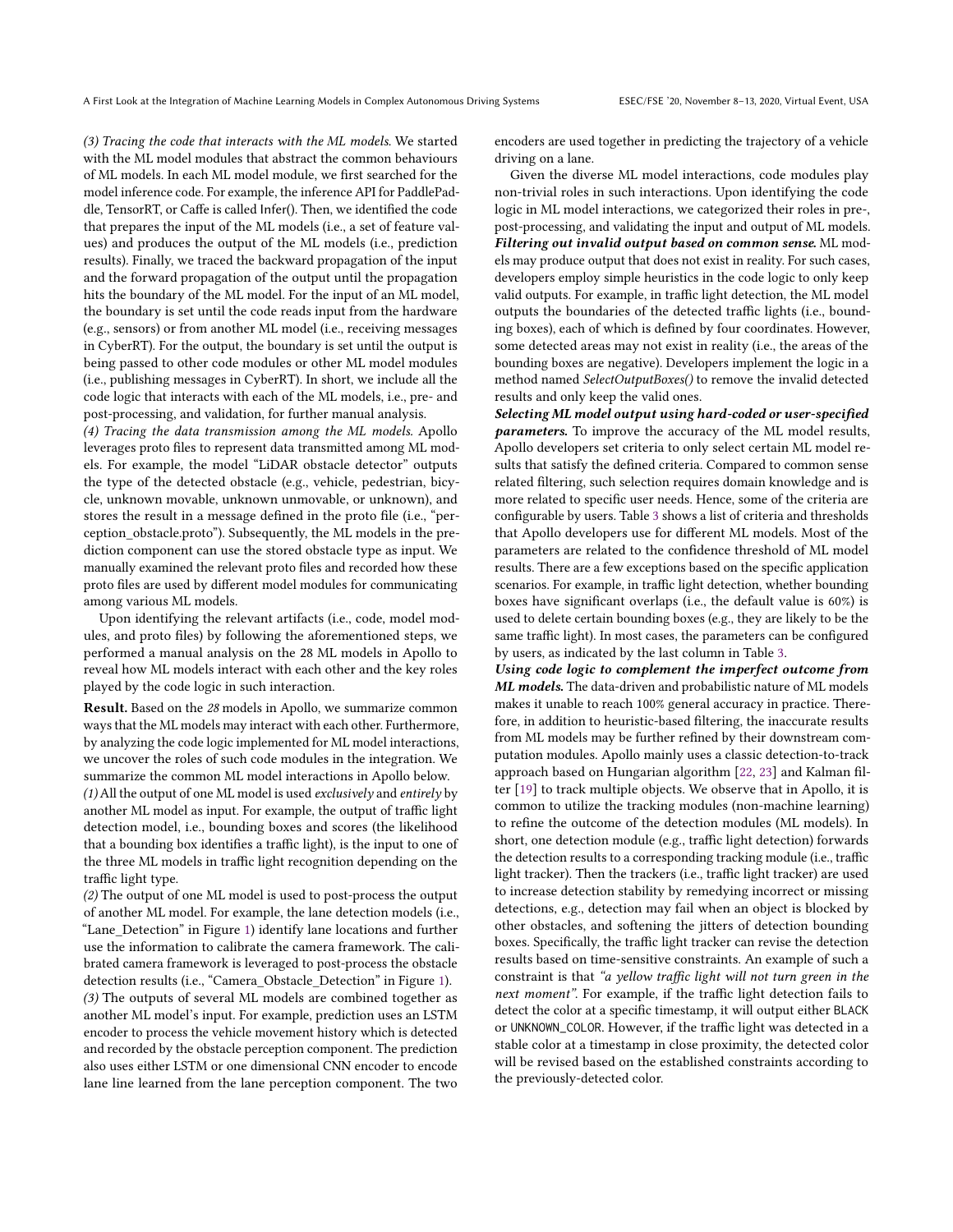<span id="page-7-0"></span>Table 3: Hard-coded or user-specified parameters to validate and filter out output of machine-learning models in Apollo.

| Components                      | <b>Parameter Name</b> | Default Usage |                                                                                                                                              | <b>Type</b>  |
|---------------------------------|-----------------------|---------------|----------------------------------------------------------------------------------------------------------------------------------------------|--------------|
| <b>Traffic Light Perception</b> | iou thresh            | 0.6           | The overlap threshold for traffic light detection bound-<br>ing boxes. Bounding box has large overlap(>=0.6) with<br>others will be dropped. | hard coded   |
| <b>Traffic Light Perception</b> | classify threshold    | 0.5           | The decision threshold for traffic light classification.                                                                                     | configurable |
| Lane Detection                  | confidence threshold  | 0.95          | The confidence threshold for SCNN detection.                                                                                                 | configurable |
| Obstacle Detection (Camera)     | confidence threshold  | 0.4           | The confidence threshold for YOLO detection.                                                                                                 | configurable |
|                                 | threshold             | 0.5           | Non Maximum Suppression (NMS) threshold to filter<br>overlapped detection result.                                                            | configurable |
|                                 | inter cls nms thresh  | 0.6           | nms threshold to filter overlapped result in gpu.                                                                                            | configurable |
| Obstacle Perception (LiDAR)     | objectness thresh     | 0.5           | The objectness threshold to filter non-object in clus-<br>tering.                                                                            | configurable |
|                                 | confidence thresh     | 0.1           | The detection confidence score threshold for filtering<br>out the candidate clusters in the post-processing step.                            | configurable |
|                                 | min pts num           | 3             | In the clustering step, clusters that contains a few<br>points (<3) are removed.                                                             | configurable |

Note that such refinement is not limited to traffic light detection. All the detection-to-track components in Apollo utilize feedbackbased refinement. How exactly each refinement is conducted is also different. To give another example, the obstacle tracker uses Hungarian algorithm to associate the detected obstacles to the existing track list, then use Robust Kalman Filter to estimate and correct inaccurate motion states in the track list.

Scenario-based ML model selection and input generation. As shown in Table [2,](#page-3-0) there may be separate ML models for different scenarios of the same task. For example, the trajectory prediction components contain ten evaluators in code logic to deal with different scenarios, and each scenario has a corresponding ML model. As one can see from the example in Figure [2](#page-5-0) (i.e., Apollo uses a flexible way to manage models), one evaluator may load more than one ML models (e.g., CruiseMLP loads Cruise\_Go\_Model and Cruise\_Cutin\_Model). The code logic in the evaluator then automatically decides which ML model to use based on some dynamic variables that present the current states (e.g., whether the vehicle is on a lane). Interestingly, we also find that the inputs of the ML models may be different in different evaluators. Therefore, developers need to apply code logic to extract different features to feed into the corresponding ML model.

Applying fusion to combine information from various sen-sors to improve perception accuracy. As described in Section [2](#page-1-0) and RQ1, Apollo supports obstacle detection using cameras, Li-DARs, and radars. However, none of the detection results is perfect due to the limitation of the sensor (e.g., the camera is sensitive to light change, and LiDAR will contain many noises for a complicated environment) and ML model inaccuracy. Hence, ADS needs to combine multiple sensor detection results to minimize the error and get a better perception result. Apollo fusion takes camera tracking result, LiDAR tracking result, and radar detection result as input. Users can define in the configuration which sensor results can be fused. Developers rely main on algorithms such as Hungarian Optimizer and Kalman filter to fuse the output. After applying fusion, objects are published as an obstacle perception message (e.g., PerceptionObstacles).

#### Discussion and Implication.

Future studies should consider testing the use of ML models for different scenarios of the same task. Prior ML model testing research [\[27,](#page-10-8)

[38\]](#page-10-9) often only focuses on the behaviour of a single model for one specific task (e.g., traffic light recognition). However, as we found, in ADS, there may be several ML models, and each one is tailored towards one variant of the same problem. For example, different types of traffic light use different ML models. In the case of trajectory prediction, ADS may choose the ML model depending on the state of the vehicle (e.g., at interaction or cruising). Future research should consider such design when testing ML models in different scenarios.

Future studies should consider the complex ML model interactions when testing ML models in large systems. Most of the current research efforts to improve ML model testing focuses on testing a standalone ML model (at unit level) without considering its interactions with other ML models. Our study shows that a large-scale ML-powered system commonly employs a diverse set of ML models and leverages the ML model interactions to implement complex functionalities. For example, Apollo utilizes multiple ML models using data from different sensors, and improves the resilience of model result in some critical decision-making processes. Considering such interactions is a pursuable direction to make testing ML model more practical in real-world systems.

Future studies should investigate the maintenance challenges of the code logic in ML model interactions. As we found, code logic plays important roles in ML model interactions and has close connections with the relevant ML models. The evolution of ML models is more frequent than expected [\[34\]](#page-10-35). The needs of exchangeable ML models for different scenarios may cause ML models to update even more frequently. As ML models evolve, it poses maintenance challenges on the code logic that should co-evolve. Failing to update the code logic accordingly as ML models evolve may introduce bugs and fail to achieve the optimal performance of ML models, and further negatively impact the entire ML-powered system.

Future studies should consider testing the integrated behaviours of ML model and code logic. Our study shows that certain code logic and ML models are closely dependent on each other. In some cases, the integrated behaviours of one ML model and the corresponding code logic may have a significant impact on the performance of another ML model. ML models and source may need to co-evolve. Future studies should provide approaches to better test the integrated behaviours of ML models and source code to detect regressions.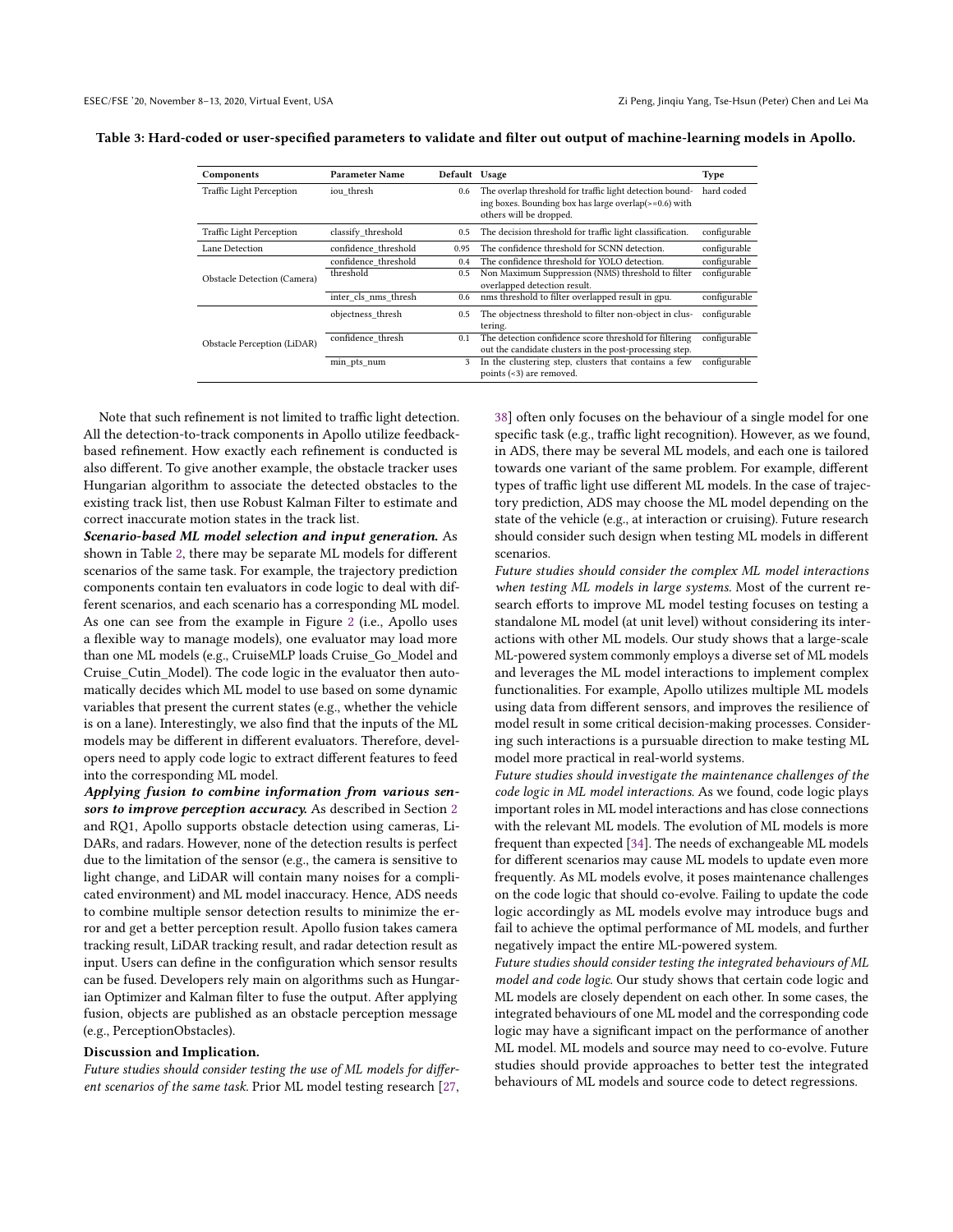Developers use code logic to pre- and post-process ML model input and result to improve prediction accuracy. ADS may choose which ML model to use based on different scenarios and relies on different algorithms to combine results from different ML models. Developers also provide configuration options to tune the thresholds used in ML prediction.

## <span id="page-8-0"></span>4 THE DYNAMIC ASPECT OF APOLLO

In previous sections, we present and discuss the static view of the ML models in Apollo through a qualitative study: the model architecture and information flow, and how the code logic and ML models interact and are integrated into Apollo. In this section, we present some quantitative results from a dynamic view. We exercise and perform runtime analysis of Apollo in two settings: a production run in a simulator and in-house testing. We then study two aspects related to the deployed ML models and their relevant code logic. In particular, we first study how frequently ML models are executed in a simulated production run. Then, we inspect the current testing effort on the model relevant code logic, i.e., the code coverages of Apollo CI tests on the model-relevant code modules. We make a special focus of our study on two modelrelevant components (i.e., perception and prediction as indicated in Table [2\)](#page-3-0). In the rest of this section, we first describe how we exercise Apollo in the two settings. We then present the results and discuss the implications. architetrus and information flow, and how the code logic and<br>server and are integrated into Apollo. In this section,<br>we nesear some quantitative results from a dynamic view. We were the secure two means to Apollo in two se

Running Apollo in a simulator. We exercised Apollo in a simulated environment using a recorded playback from previous production runs. Apollo has been deployed on roads to conduct tests in the field in major cities in China. Data is recorded from such production runs for later playback. The recorded data includes everything the deployed self-driving car would receive from the hardware (e.g., cameras, LiDAR, and Radar). A message is used for internal data transmission managed by CyberRT. For example, the LiDAR module may publish one message when it receives new data. The playback we used lasts 9.983 seconds and contains 4,418 CyberRT messages.

To assess how frequently ML models are used in the simulated production run, we inserted logging statements in each method in Apollo and analyzed the generated logs by executing Apollo in the simulator using the recorded playback. In total, we inserted logs in 1,994 methods from the perception and prediction (1,488 methods and 506 methods, respectively) components and 6,598 methods from other components. We analyzed the logs to count the unique and repeated hits of the logged methods in Apollo.

Measuring code coverage of Apollo CI tests. Apollo developers deploy test execution in continuous integration (CI) and then every build is exercised against the CI tests. Overall, Apollo has a total of 621 CI test files. Perception has the most test files among all modules (159 tests). Prediction is the other module that uses ML models, and contains 44 test files. We use LCOV [\[25\]](#page-10-36) to measure the common coverage metrics of the Apollo CI tests, i.e., line, method, and branch coverage.

#### Results and Implications.

ML model usage in a dynamic view. We find that the methods in model-relevant components (i.e., perception and prediction) are

<span id="page-8-2"></span>

#### Figure 3: Box plots of code coverages of each source code file in Apollo: perception, prediction and the other components.

(35.5%) methods are executed at least once with an average of 1,965 repeated executions per method. On the other hand, only 3.5% of the methods in other components are executed at least once. Note that not each method will be exercised in a simulated run of one playback, since we only execute Apollo once with the default configuration.

Code coverage of code components in Apollo. We find that, the overall code coverage achieved by Apollo CI Tests is not high: 13.30% for branch coverage, 21.50% for line coverage, and 33.90% for function coverage. It is reasonable since Apollos is still under active development, and that much of testing effort is paid to train/test ML models. However, given the importance of code logic in forming such a complex system, as our study reveals, improving code coverage is also important to guarantee the quality assurance of life-critical systems such as ADS. Furthermore, we show the breakdown (Figure [3\)](#page-8-2) of the coverage metrics per source-code file in different components: perception, prediction and other code components. Perception and prediction are the only two components that use ML models and contain most of the ML model relevant code logic. Interestingly, we find that the perception component achieves considerably higher code coverages than other components, including the prediction component. Our communication with Apollo developers confirms that extra test effort is allocated to test the complexity in the perception component due to its importance as one of the upstream components in the information flow in Apollo. However, the code coverage is still low. More testing effort is needed to improve the CI test coverage in Apollo. Nevertheless, it may be very challenging due to the complex nature of an ADS system and unprecedented coupling among ML model and code logic.

# <span id="page-8-1"></span>5 THREATS TO VALIDITY

External validity. In this study, we conduct a case study on a representative complex ML-powered system, i.e., one of the stateof-the-art industrial autonomous driving systems (ADS), Apollo. Currently, Apollo has adopted by major automakers, some of which even start the deployment in some cities to offer autonomous taxi services [\[4\]](#page-10-12). However, our results may still not generalize to other ADS or ML systems. Our findings provide an initial overview on the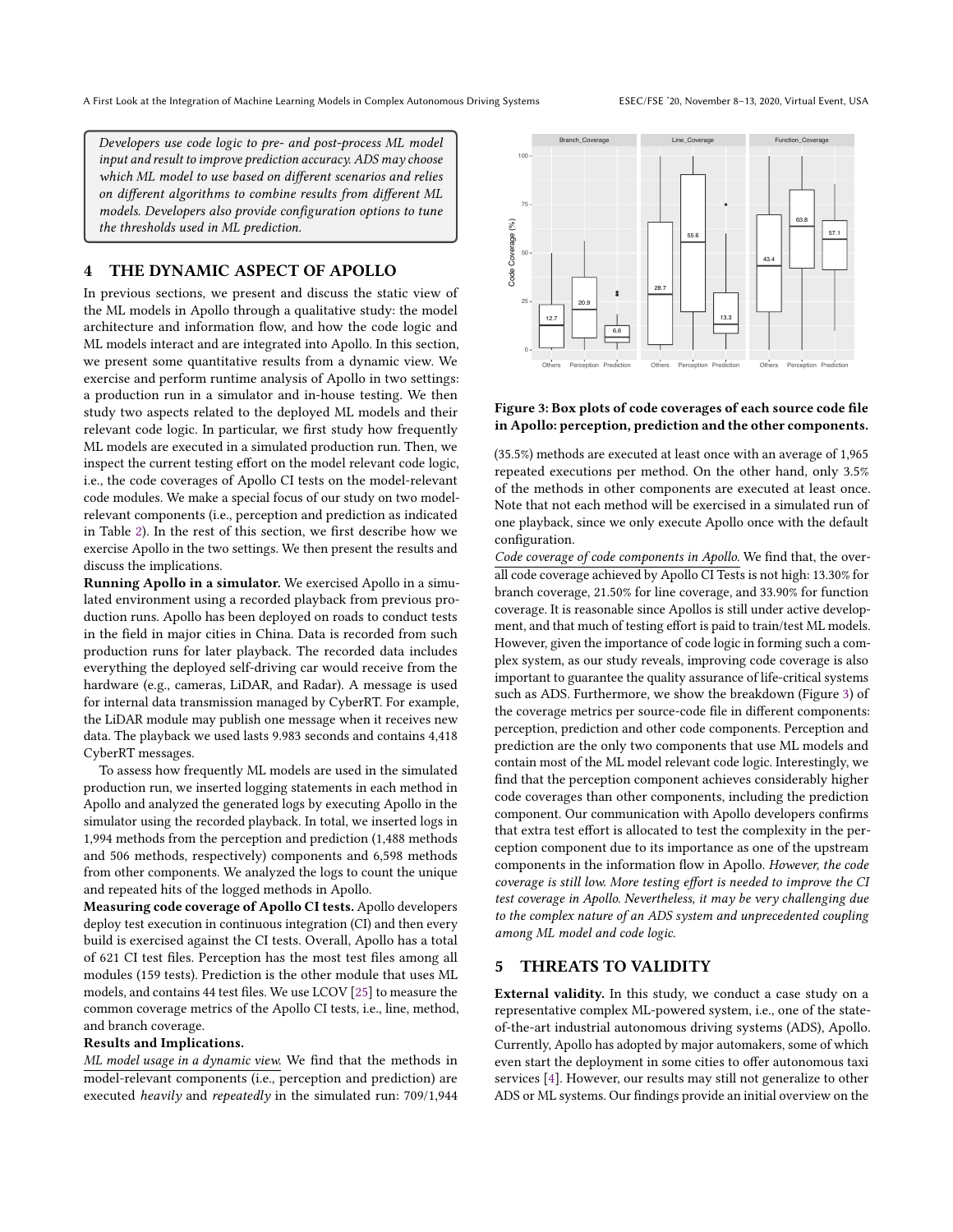architecture of ML systems and how ML models are integrated with code logic. Since ML systems are becoming more critical in modern society and little is known how these systems are developed, future studies are needed to investigate the design and challenges of other ML systems.

Internal validity. Much of our analysis relies heavily on manual inspection of the Apollo source code and documentation. The first two authors of the paper thoroughly studied the architecture of Apollo and its design. Although many of our results are confirmed by Apollo developers, there may still be biases in our results. To mitigate the issue, the third and fourth authors also verify the results of the manual inspection.

## <span id="page-9-0"></span>6 RELATED WORK

In this section, we discuss the most relevant literature regarding machine learning systems in the context of autonomous driving vehicles (ADV), and empirical studies on machine learning engineering practice.

Testing of ML Models for Autonomous Driving. Quality issues of machine learning raise significant attention recently, and we have witnessed an increasing trend of research on testing ML models, especially on deep neural networks (DNNs) in the context of autonomous driving. DeepXplore [\[27\]](#page-10-8) proposes a differential testing method to detect the DNNs behavior inconsistencies, which are used for ADV steering control. DeepTest [\[38\]](#page-10-9) proposes to generate tests by basic image transformations, which simulates the real-world camera noises, to test the DNN models. DeepRoad [\[43\]](#page-10-10) performs more advanced driving scene transformation by GAN to test the DNNs when environment condition changes occur. Deep-Billlboard [\[46\]](#page-10-37) performs testing through attacking billboard images to mislead ADV DNN controls. Similar image-based testing, Cao et al. [\[8\]](#page-10-38) shows that LiDAR component could also be tested by performing well-designed attack techniques. Haq et al. [\[14\]](#page-10-7) recently performs a comprehensive study to compare the offline and online testing of DNN in the context of ADV, where they found that offline testing is often more optimistic than online testing and simulation-based methods can be useful in many cases. For more comprehensive on the state-of-the-art progress on ML testing, we refer interesting readers to the recent survey [\[42\]](#page-10-15).

Different from existing work on testing ML models, our work intends to investigate the practical ML system architecture, especially on what and how ML models are used in a complex ML system, and what is the relation and interaction of ML models with a traditional software component, together forming the whole complex ML systems like Apollo. Our results show that ML models can be used for various purposes and integrated into different parts of an ML system. Obviously, testing each ML model at the unit level is necessary, but still not enough. As a next important step, testing and more general quality assurance should also be extensively performed at the integration level and system level.

Empirical Study on ML Engineering. The data-driven development of ML brings new challenges to the well established traditional software system development process. Recently, we also witnessed quite a few empirical studies on ML system engineering practices, which would an important step to build high quality ML at system

level. Amershi et al. [\[2\]](#page-10-39) performs a case study of ML system development process at Microsoft, to investigate the current practices and challenges. Zhang et al. [\[44\]](#page-10-40) investigate the common challenges in developing ML applications, by studying the posts and answers on StackOverflow and Github. As the important foundation of ML system, the ML frameworks are also studied by previous work [\[18,](#page-10-41) [18,](#page-10-41) [35,](#page-10-42) [37,](#page-10-43) [45\]](#page-10-44), which shows many state-of-the-art ML frameworks (e.g., Tensorflow, Lucene, Mahout, Scikit-learn, Paddle, and Caffe) can contain bugs. Furthermore, Guo et al. [\[13\]](#page-10-26) find that compatibility issue also exists among current ML frameworks, where a model can downgrade its performance when being migrated to a different ML framework or platform. This posts great concern and calls for attention that the dependency libraries of an ML system could also be an important factor that impacts its quality. Some recent work [\[28\]](#page-10-27) starts to effectively detect the potential quality issues in the framework. When it comes to ADS, Joshua et al. [\[18\]](#page-10-41) perform an early step study to investigate the common bug symptoms and causes. The results show that, as a complex system, the bugs in ADS can scatter across the system, and many of the bugs are still traditional software bugs.

Different from existing work, our work focuses on studying the typical architecture of a complex ML system (i.e., Apollo). We made an in-depth analysis on the roles of ML models, and how they integrate into a larger system. This provides an important step towards understanding and providing quality assurance for a complex ML system. Our study confirms the necessity of providing quality assurance for a practical ML system at multiple levels, i.e., model (unit) level, integration level and system level. New methodology, toolchains, and benchmarks would be needed, that handles both ML model and traditional software components.

#### <span id="page-9-1"></span>7 CONCLUSION

In this paper, we present a case study on a representative and complex ML system, i.e., autonomous driving system (Apollo). We focus on unveiling its complex nature, i.e., various ML models and their relationship with non-trivial code logic. We present the model architecture in Apollo, and find that ML model interactions happen frequently in diverse ways. Moreover, we find that non-trivial code logic plays various roles in such interactions. Our further in-depth inspection of Apollo in a dynamic view confirms a heavy use of ML model relevant code components and reveals a lack of adequate test at integration level in a diverse way. Our findings indicate important maintenance challenges of complex ML-powered systems and call for collaborative effort to improve the quality assurance of ADS and general complex ML systems at the system level.

## ACKNOWLEDGMENTS

We thank Baidu Apollo Platform developers for their comprehensive discussion and feedback during our study, setting up the first step for systematic quality assurance of complex ML systems. Lei Ma is supported by JSPS KAKENHI Grant No. 20H04168, 19K24348, 19H04086, and JST-Mirai Program Grant No. JPMJMI18BB, Japan.

#### REFERENCES

<span id="page-9-2"></span>[1] Alexandre Alahi, Kratarth Goel, Vignesh Ramanathan, Alexandre Robicquet, Fei-Fei Li, and Silvio Savarese. 2016. Social LSTM: Human Trajectory Prediction in Crowded Spaces. In 2016 IEEE Conference on Computer Vision and Pattern